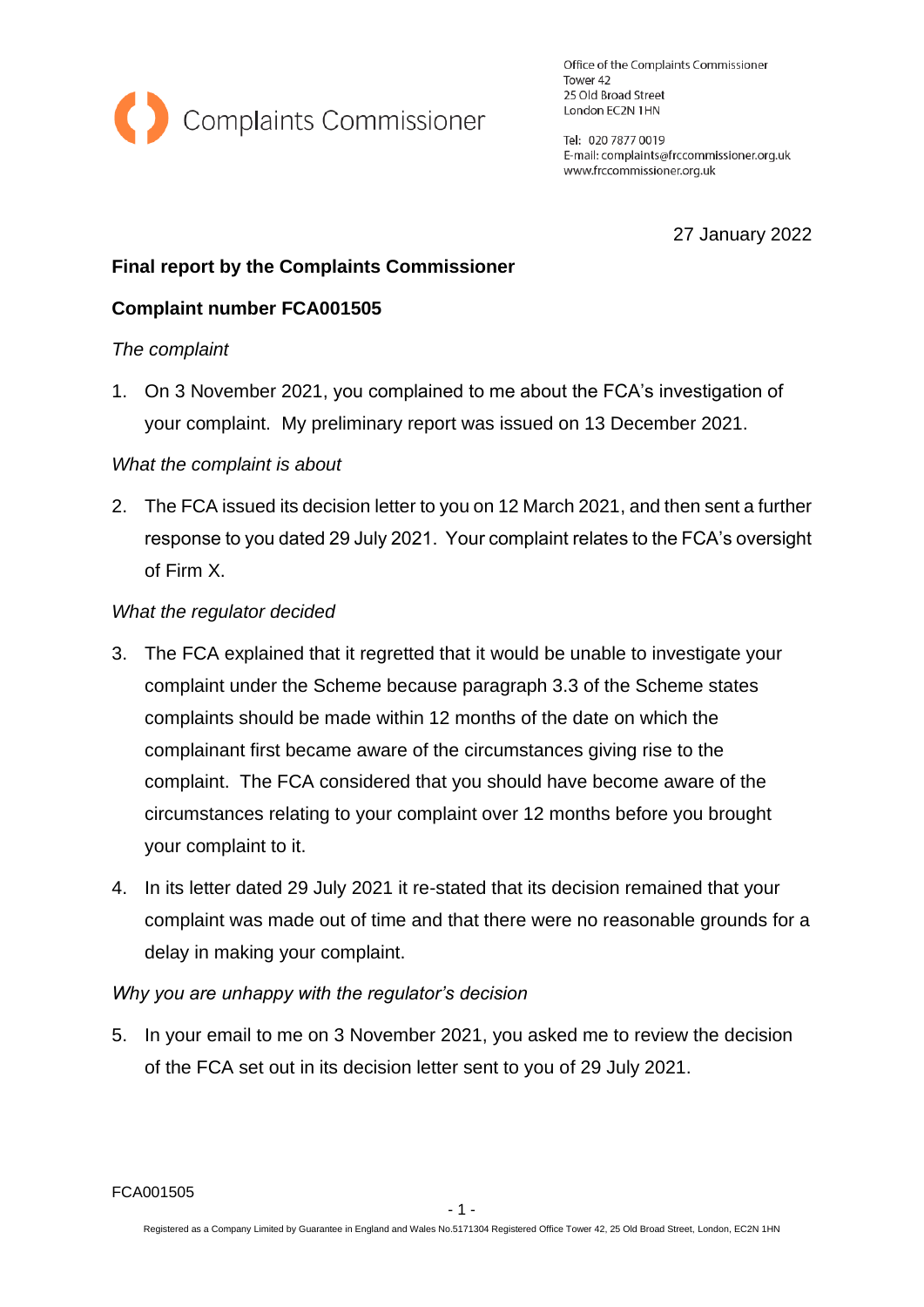- 6. From your complaint to me and the correspondence you have had with the FCA, I have identified the following reasons that you disagree with the FCA's decision to not investigate your complaint under paragraph 3.3 of the Scheme:
	- a. You had no knowledge of the Jersey Investments or the Jersey Financial Services Commission press releases in August 2007 relating to Firm X's Eastern European funds when you made your investments in Firm X's Argentinian Investments in 2008-2011.
	- b. You disagree with the FCA's position that the liquidators report should have alerted you to the circumstances that relate to your complaint. You consider that 'if Firm X has been dissolved, then perhaps the FCA's argument would have a bit more substance, albeit somewhat tenuous.'
	- c. You have advised that the evidence for your complaint against the FCA for serious regulatory failure relates to information that came to your attention very recently (within the 12 months prior to lodging your complaint).

The evidence came to light while the investor group started to consider a claim in negligence against the banks that operated Firm X's bank accounts. The key pieces of evidence include the FCA's knowledge behind the Jersey Fund Scandal and the serious alleged fraudulent activities involving a director of Firm X and his accomplice as well as a 2014 letter to Martin Wheatley, former FCA CEO (which I have only seen in the last few months) that infers the FCA was warned on numerous occasions from 2010 about Firm X's activities that were putting retail consumers at risk. Yet the FCA took no action so that Firm X was able to continue with their deception and regulated activities without FCA authorisation which resulted in further retail consumer loss. More evidence has now come to light, and I believe the evidence of regulatory failure is sufficiently serious that the complaint needs to be properly and fully investigated.

7. You further set out that yours and the investor groups awareness of potential regulatory failure was 'heightened' by the independent investigation into the FCA's regulation of Firm Y and the subsequent publication of the independent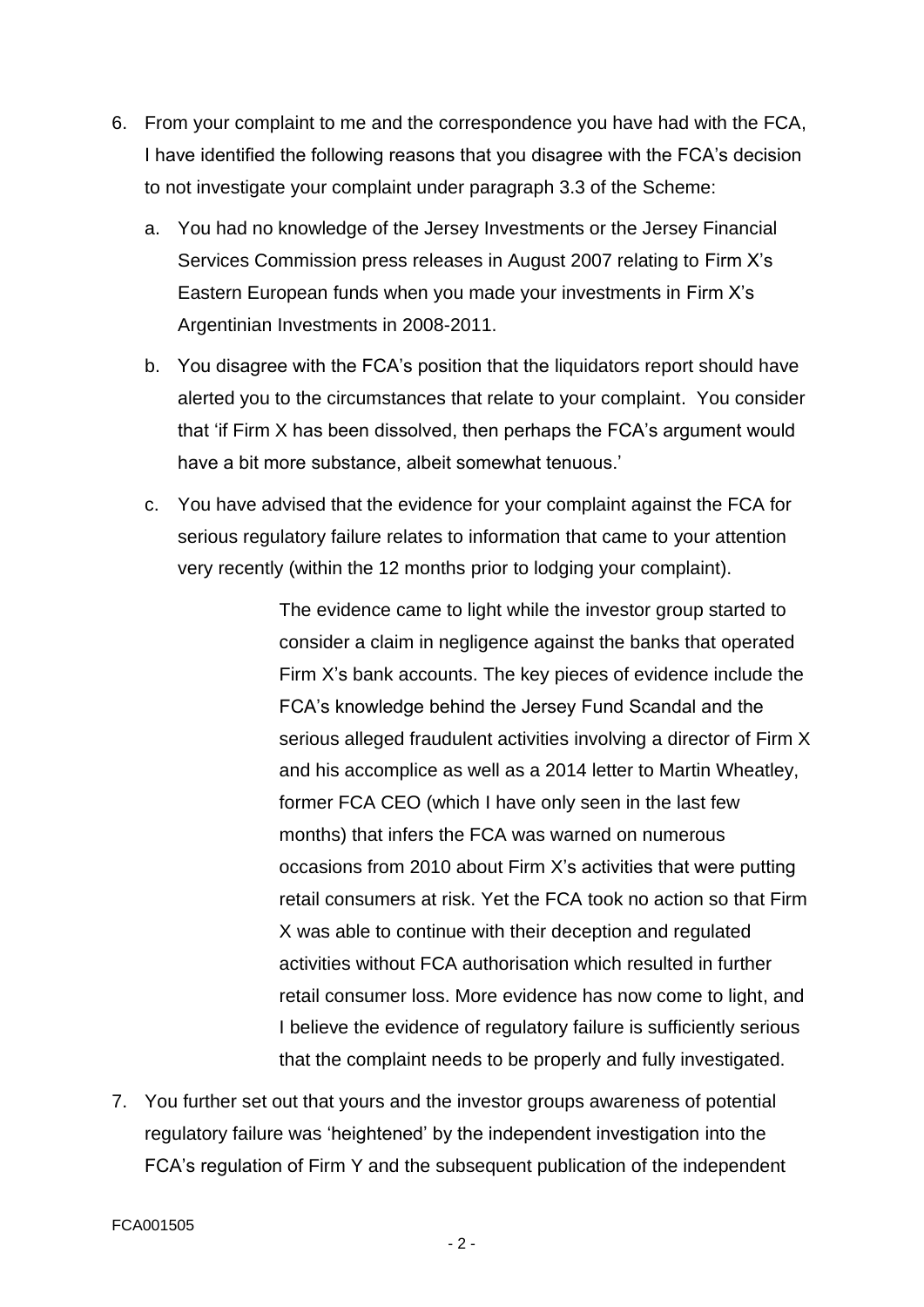investigation report. You believe that the 'serious failures' identified in report about Firm Y:

> share many common characteristics with Firm X where the FCA failed to consider the holistic business model (i.e. look at the bigger picture) and took no effective action when warned about serious fraud allegations. The failure to take action (or turning a blind-eye) makes the FCA indirectly complicit in the alleged fraudulent activities which resulted in retail consumer losses. All these losses could have been avoided had the regulator been complying with its statutory objectives.

## *Preliminary points*

- 8. An independent investigation report has recently been published that identified a number of failures by the FCA in its regulation of Firm Y, an FCA authorised organisation, who it was found offered both regulated and unregulated products, including Unregulated Collective Investment Schemes (UCIS), to its clients. . As a result of the report's findings the FCA has reviewed its processes to address the identified failures and continues to do so.
- 9. Whilst there is a temptation to compare other cases, including yours, with the independent investigation report into Firm Y, it is not appropriate to do so. I must emphasise that every case has its own unique circumstances and it is important that I assess each case looking at its own specific details and circumstances.
- 10. Firm X whose products you invested in, was not regulated by the FCA at any time and the products that you invested in were unregulated products.

### *My analysis*

- 11. Firstly, I want to say that I am very sorry to hear about the financial losses you have suffered as a result of your investment with the Firm.
- 12. Secondly, I want to note that your complaint is not the only complaint that has been received about the FCA's handling of matters involving Firm X. The issues that you have raised in your complaint about the FCA investigation of your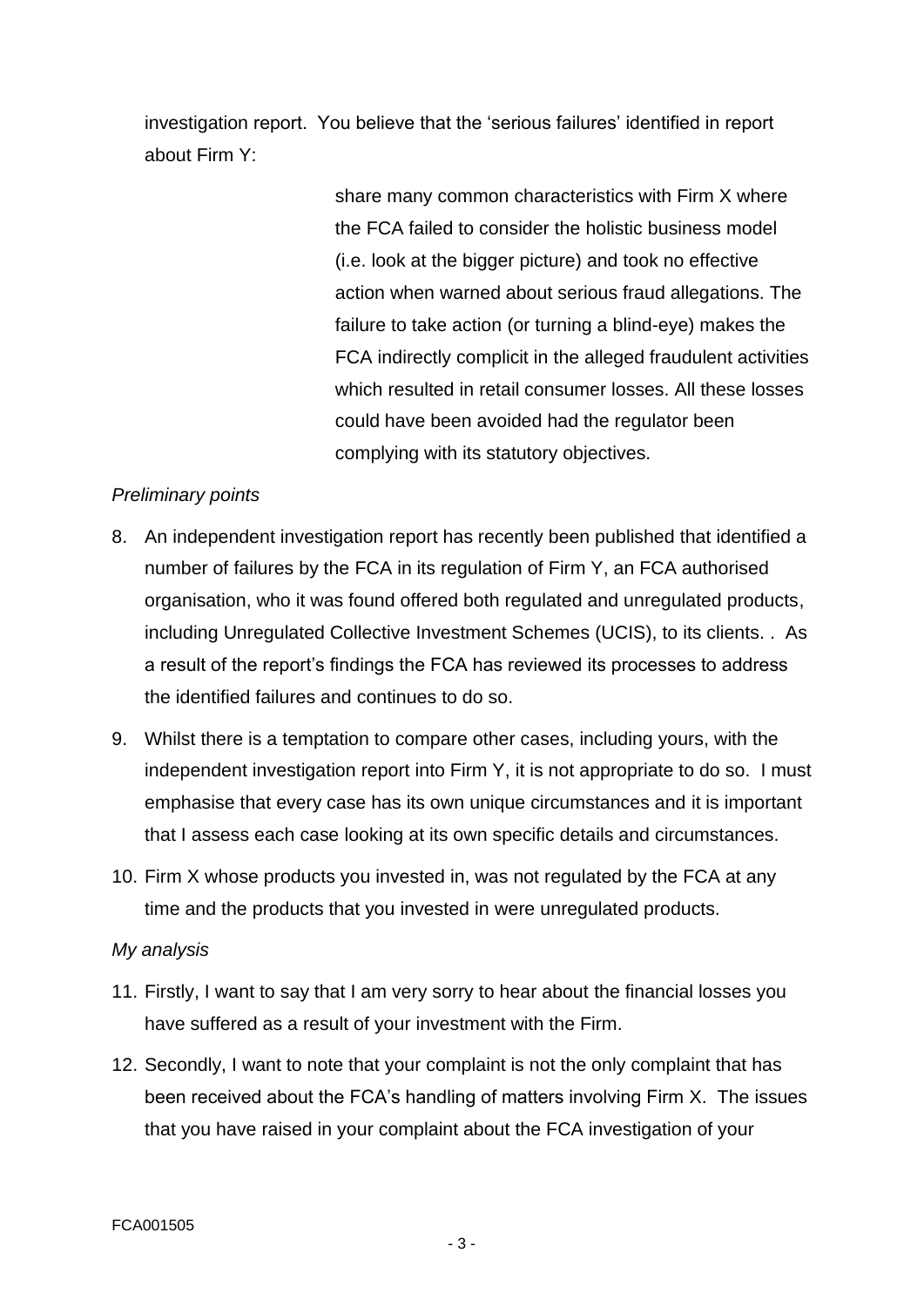complaint appear to mirror those raised by other complainants recently received by my office and that I have previously reviewed.

- 13. I have considered your position set out in your emails to me and in your correspondence with the FCA and your response to my preliminary report received on 7 January 2022. I understand that some of the evidence that you have outlined has been collated and shared by an investor group seeking to find answers and redress for investors of Firm X's products, through different avenues including through complaints like yours to the FCA. I do not consider that the information that has been brought to your attention in the past 12 months provides new grounds for you to lodge a complaint that would otherwise be out of time
- 14. I accept the FCA's position that there were already numerous pieces of information publicly available before you brought your complaint to the FCA that would have made you aware of the circumstances around your complaint. These include but are not limited to the Jersey Financial Services Commission press releases, the Final Notices issued on the two regulated financial adviser firms and Firm X going into liquidation.
- 15. I know that you disagree with these points, as set out in your correspondence with the FCA you set out that the Jersey Financial Services Commission press releases were not known to you and that related to a different scheme marketed by Firm X. You also set out that you considered the liquidation of Firm X was not a reason to raise a formal complaint against the FCA at the time and that perhaps if Firm X had been dissolved at the time of your complaint the FCA's argument might have more substance, albeit somewhat tenuous. In your response to my preliminary report, you set out that you felt it made little sense that the report kept referring to the fact that an awareness that there had been wrongdoing in R2i should have triggered a complaint regarding regulatory failure. Whilst I acknowledge these points, I consider that it is implausible that the lack of updates and/or returns on your substantial investment for a significant period should not have prompted you to look into what was happening in relation to your investment, much earlier than at the time of your complaint to the FCA.
- 16. I believe that any investigations from 2014 would have alerted you to the fact that Firm X was going into (or already was in) liquidation. It is my position that this was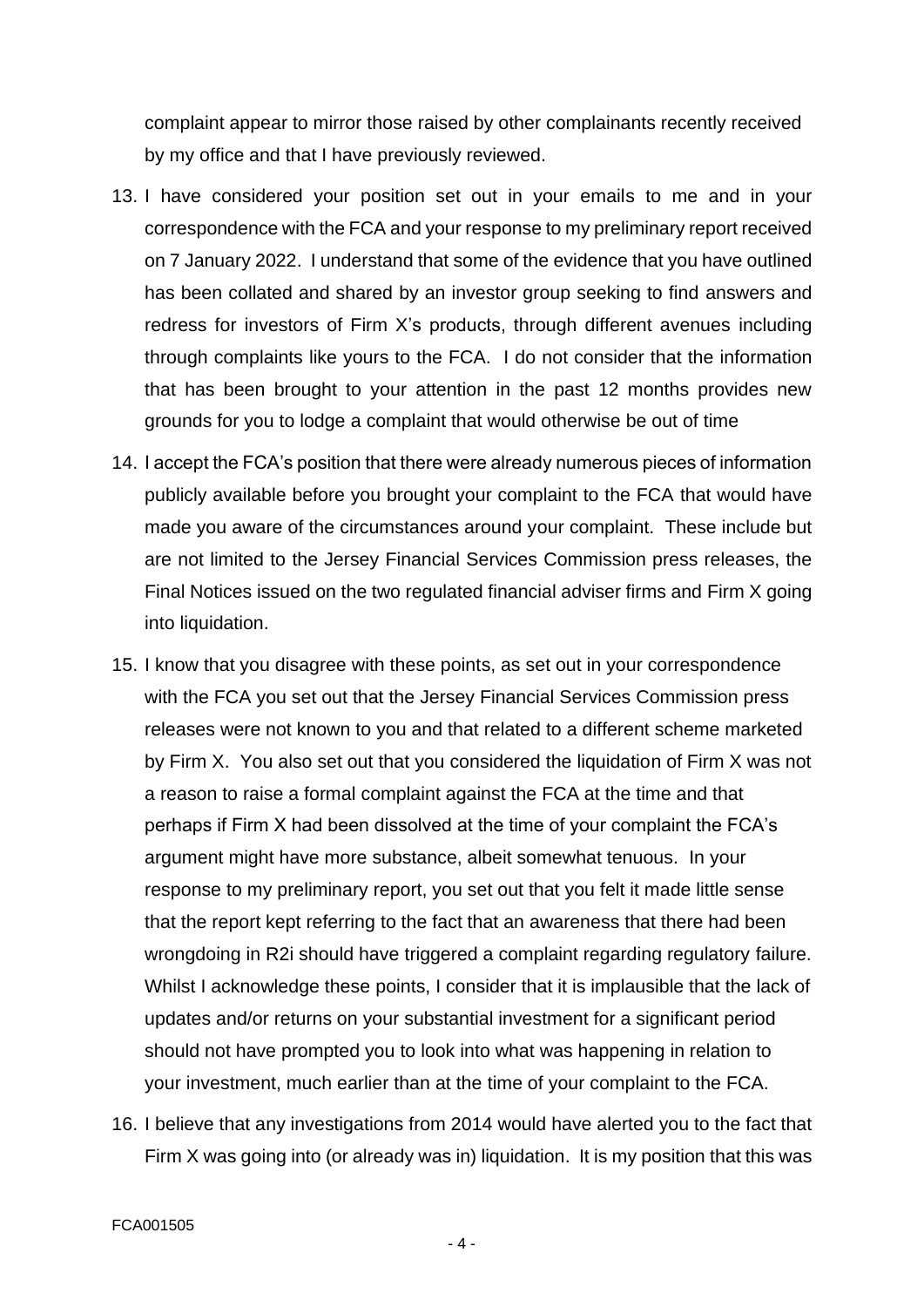a significant event that would have put you on notice of the circumstances and issues in relation to Firm X and that there were serious concerns about your investment. and that this should have put you on notice of the circumstances about your complaint. I also disagree with you that your knowledge of Firm X's fraudulent activities was not a trigger point for your awareness, as I consider that this clearly indicates that you were aware of the circumstances of your complaint at a much earlier date that 12 months before you lodged your complaint.

17. I can accept complaints which are out of time if I feel there is good justification. I have considered the circumstances of this case and I do not think it is either practical or justified to investigate this case. It is not practical for the Complaints Scheme to have an indefinite open time frame for lodging complaints. That is why the Scheme requires complainants to lodge a complaint within twelve months of becoming aware of the circumstances giving rise to their complaint. This ensures that an investigation into the complaint can be conducted at the time of, or close to the originating events of a complaint, and people within the organisation can be located to provide first hand knowledge about the matters and locate and obtain relevant documentation. It also ensures that steps can be taken to address current issues and steps can be taken to resolve and improve issues at that point in time, rather than historical issues where the regulator may have already introduced changes to regulation and processes that are at question in the complaint. The Complaints Scheme does not have unlimited resources and whilst it is important to understand where there have potentially been historical issues and take lessons from them, this must be balanced with the available resources. However, I can assure you that I always carefully consider cases where Paragraph 3.3 has been used to ensure that it has been used appropriately and not being used to avoid addressing complaints, and I have done so in your case. I believe that it is highly likely that you were on notice that there was an issue with your investment and most probably that the firm was in liquidation for some time before you made your complaint, and that as such you were aware of the circumstances of your complaint. It might be that you felt that you might obtain a financial resolution to your situation through the liquidators or other avenues and that you were waiting to see what would happen, but this did not change the facts or the original actions of Firm X and you could have lodged a complaint at any time if you felt the FCA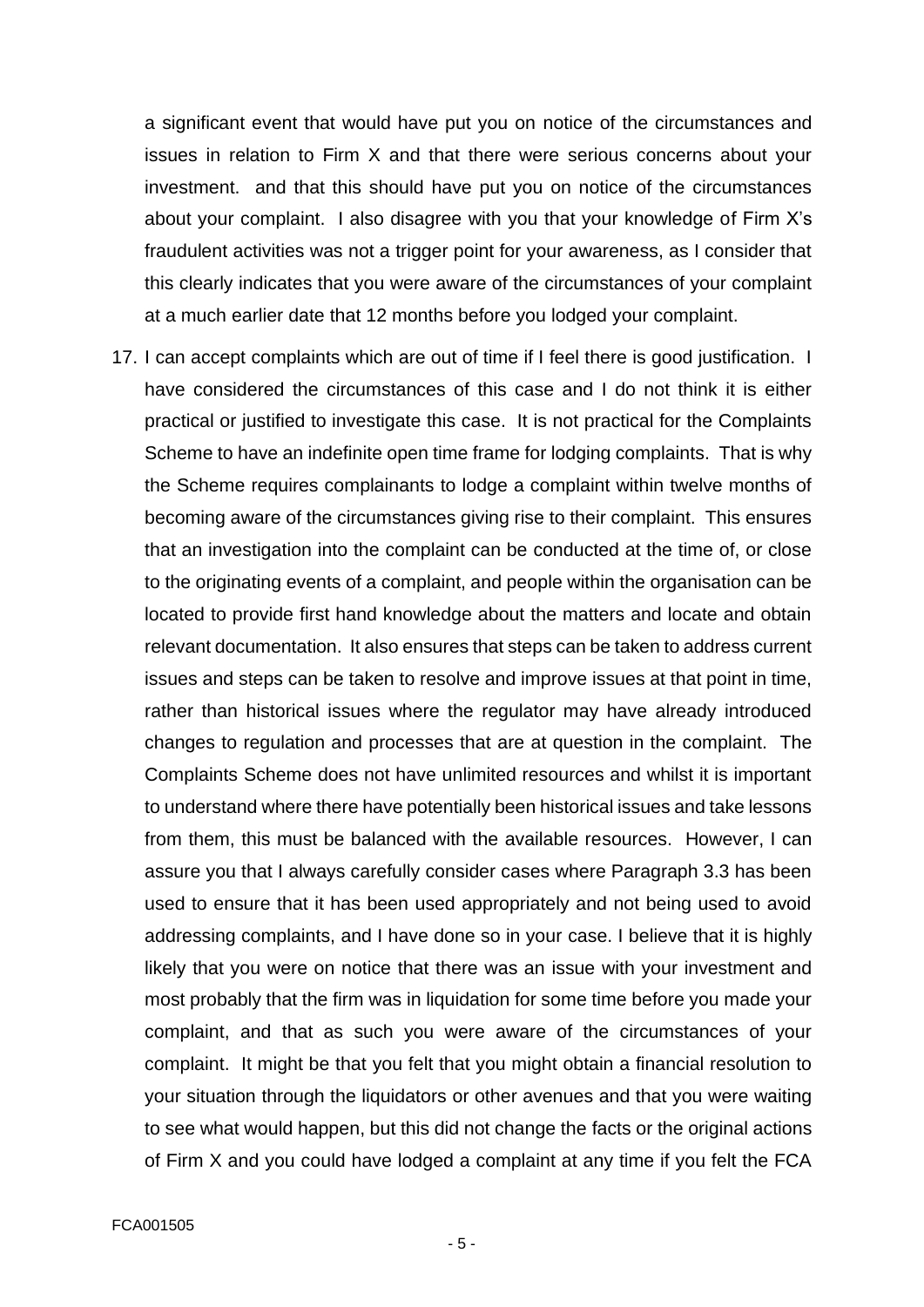had failed to protect investors. The possibility of financial rectification is not reasonable grounds to delay making a complaint. There was nothing to prevent you from making a complaint with the FCA, even if you were exploring other avenues.

- 18. For these reasons I consider that it was reasonable that the FCA set out that it was unable to look at your complaint as it is excluded under paragraph 3.3 of the Complaints Scheme, because you should have been aware of the circumstances and issues in relation to Firm X at a much earlier point in time.
- 19. I also note that the Complaint Scheme is not devised to be a final step for complainants when other avenues for redress have been exhausted. It is there to investigate complaints about the actions or inactions of the FCA, including into its regulatory failures. I have noted that you have set out that it was the recently released report into Firm Y that alerted you to the fact that you could raise a complaint about the FCA's regulatory failures. I am pleased to see that this report has highlighted this option for complainants, but this still needs to be done within relevant time periods.
- 20. Finally, I want to note that the FCA does have a statutory duty to secure an appropriate degree of protection for consumers. It does so by regulating the financial industry through the setting of standards which firms must meet, and by taking enforcement action where that is justified. It does not investigate individuals' complaints against unregulated firms or the firms it regulates. It is the role of the Financial Ombudsman Service (FOS) to investigate an individual's complaint about regulated firms.
- 21. That does not mean that the FCA cannot investigate concerns arising from information about individual complaints, but it investigates those in the context of considering whether or not regulatory action is justified, or in the case of an unregulated firm whether alternative action should be considered through other forums, rather than whether or not the individual requires redress. Any action the FCA may or may not take because of the information you provided could not lead to redress for you personally.
- 22. In your correspondence to the FCA you set out that it failed to take: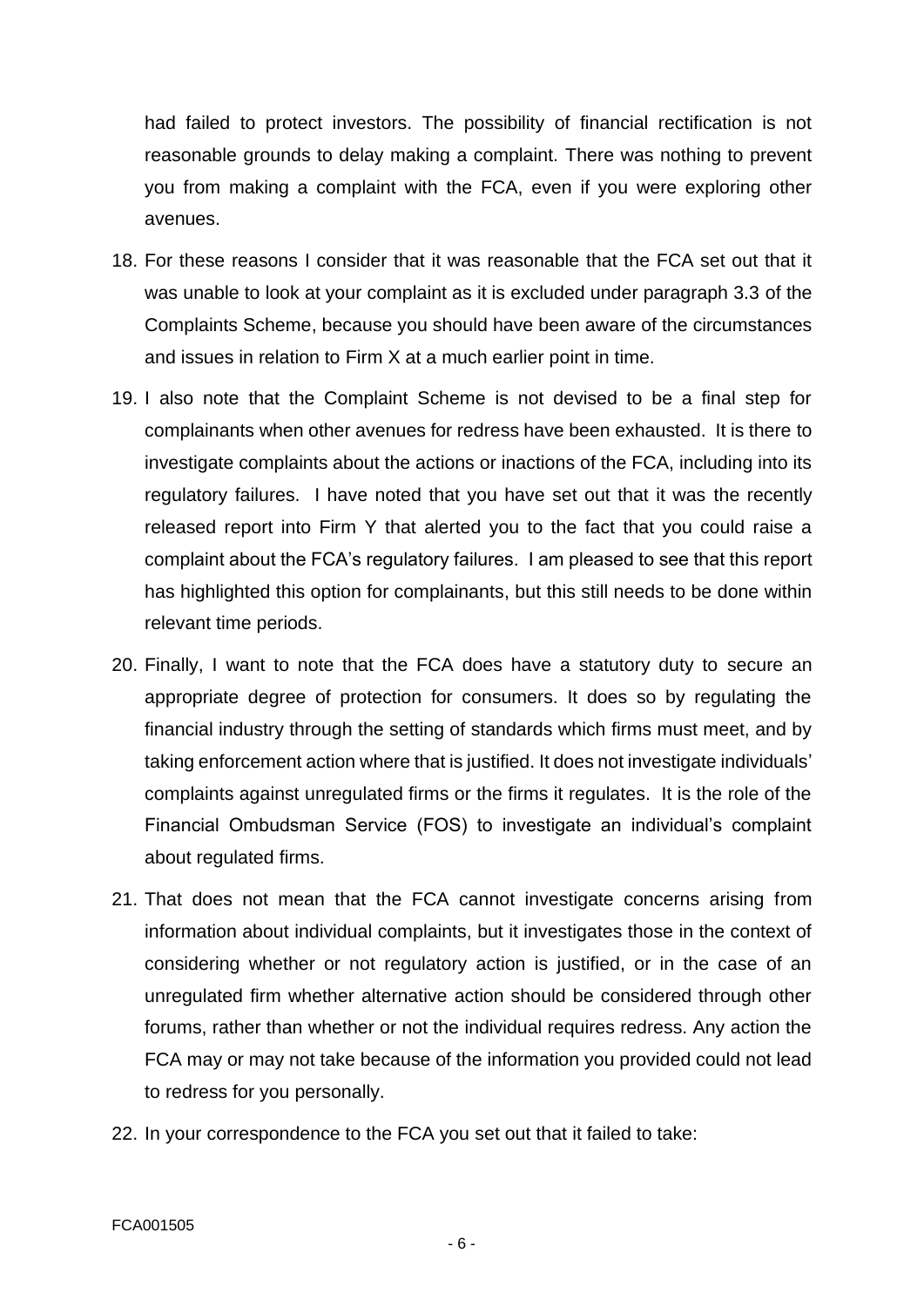effective action when warned about serious fraud allegations. The failure to take action makes the FCA indirectly complicit in the alleged fraudulent activities which resulted in retail consumer losses. All these losses could have been avoided had the regulator been complying with its statutory objectives.

- 23. In your response to my preliminary report, you said that the FCA knew about the wrongdoing in Firm X from several sources but failed to refer the matter to the Unauthorised Business Department and that if they did refer it that it did not appear the FCA investigated.
- 24. Whilst I have not investigated this complaint, I have reviewed the FCA file in relation to your complaint and other information made available to me relating to Firm X, and I am satisfied that the complaints team have made relevant enquiries about the past information that was received in relation to Firm X and these enquiries show that the information previously sent about Firm X to the FCA was received and was passed onto the relevant departments, including the Unauthorised Business Department. In its letter dated 29 July 2021 the FCA did detail the regulatory actions it had taken against the two regulated financial adviser firms that were found to be responsible for promoting and selling Firm X's schemes to UK consumers which resulted in the issuance of final notices to them in 2013 and 2014.
- 25. However, as you are aware and as I set out in my preliminary points above, Firm X itself was not regulated by the FCA and it has not been able to take action against Firm X directly. In its letter the FCA did set out that it had looked into whether the scheme was a UCIS, however the standard of information it required to pursue the matter further was not available due to jurisdictional hurdles that were in place due to the operations of the scheme being located overseas.
- 26. So whilst you have identified that the recently published report highlighted the serious failures of the FCA in relation to a different firm and that you consider it shared many common characteristics with Firm X where the FCA failed to consider the holistic business model, every case must be considered in the context of its own circumstances, in this case the fact that Firm X was not regulated and the products you invested in were not regulated and were overseas products.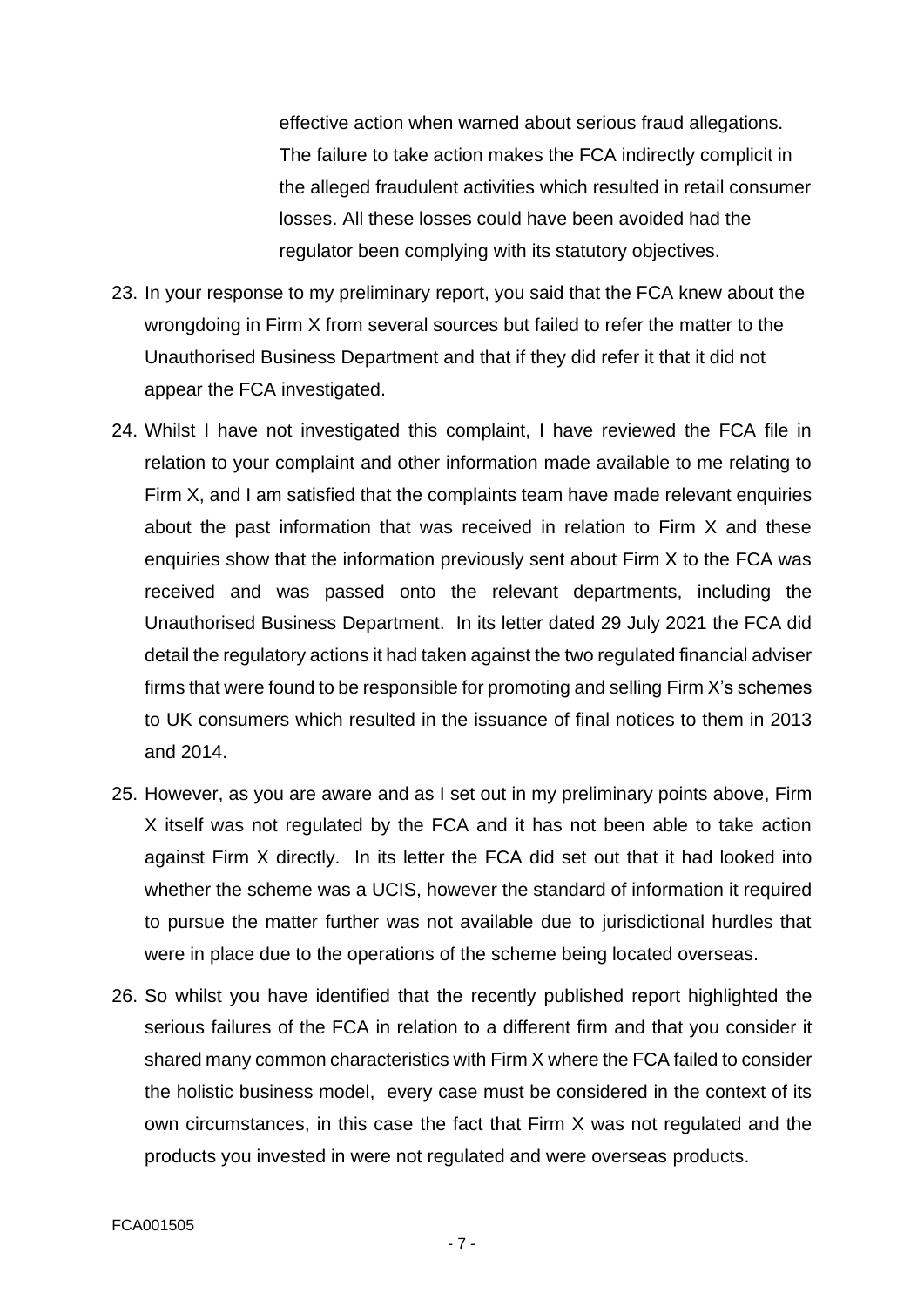- 27. The FCA does not generally say what action has been taken in response to the information that it receives. This is because section 348 (s.348) of the Financial Services & Markets Act 2000 (FSMA) classes some information the FCA holds about firms as confidential and restricts how that information is dealt with. In addition to this, any information that is not restricted by s.348 FSMA may be restricted due to the FCA's policy on sharing information about regulated firms and individuals, who also have legal protections. Under this policy, the FCA will not normally disclose the fact of continuing action without the agreement of the firm concerned. There is a good explanation of the statutory and FCA policy restrictions on information sharing at https://www.fca.org.uk/freedominformation/information-we-can-share. This means that, as you were told, there is no general right for members of the public to know the outcome of reports that they make.
- 28. Like the FCA, I am required to respect confidentiality. This means that sometimes I cannot report fully on the confidential material to which I have access. However, as part of the Complaints Scheme, I have access to all the FCA's complaints papers, including confidential material. This is so that I, as an independent person, can see whether I am satisfied that the FCA has behaved reasonably. Sometimes this means that all I can say to complainants is that having studied the confidential material, I am satisfied that the FCA has behaved reasonably but I am unable to give further details.
- 29. This can be frustrating for complainants, but it is better that I am able to see the confidential material. On occasions, I have persuaded the FCA to release further confidential information to help complainants understand what has happened, but this is not always possible. I shall continue to pursue this matter with the FCA.
- 30. As I have already noted above, I have upheld the FCA's decision that your complaint has been made out of time. For this reason, it was not appropriate for me to conduct an investigation at this time, but following my review of the FCA's information that I have been provided with, I am satisfied that the complaints team have made relevant enquiries about the past information that was received in relation to Firm X including letter to the FCA CEO written in 2014 that you identified